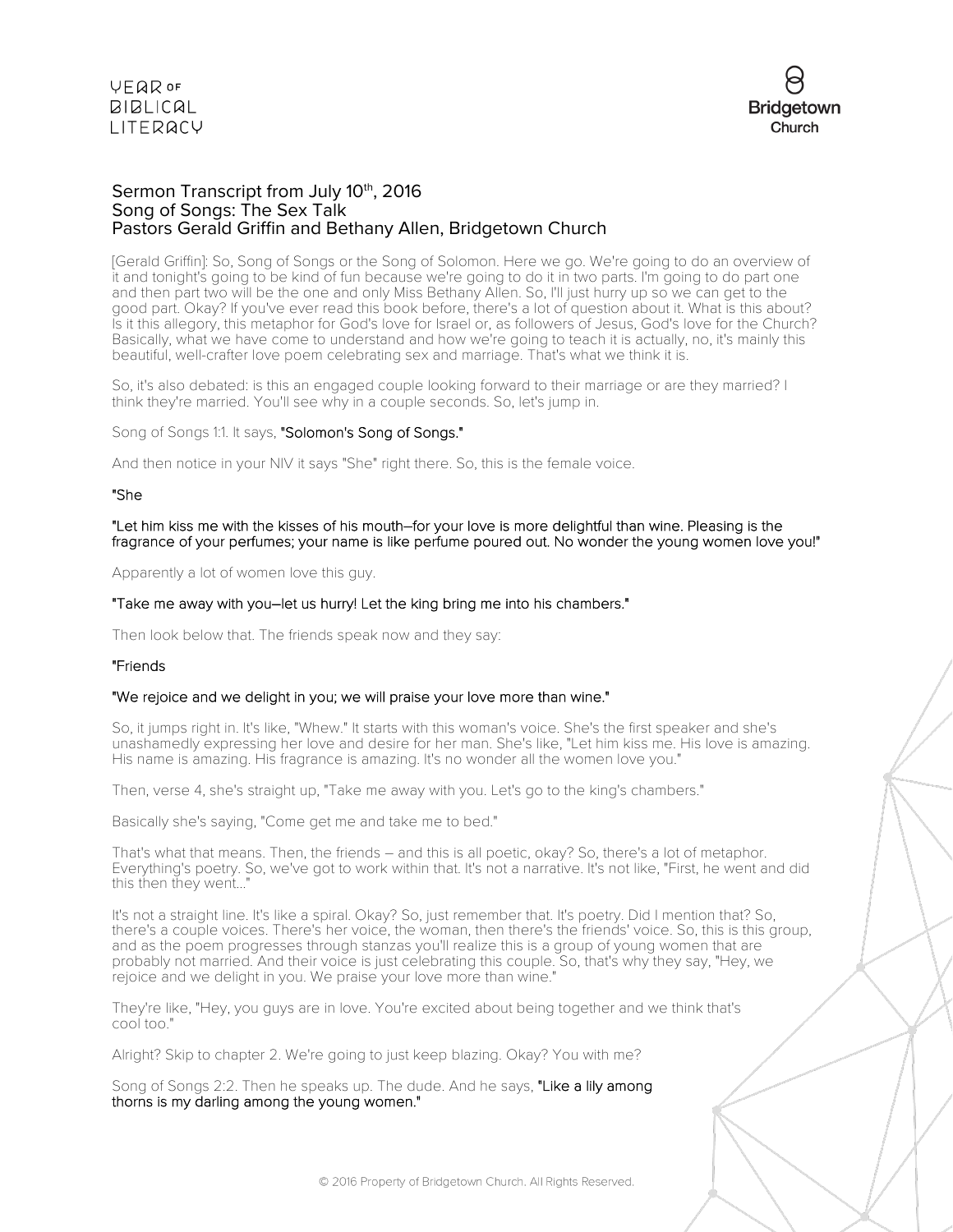

And then she says:

## "Like an apple tree among the trees of the forest is my beloved among the young men. I delight to sit in his shade, and his fruit is sweet to my taste."

So, again, poetry, metaphor. But, you get this pretty clear idea that these two only have eyes for each other and they've singled each other out. She, like the rose among the thorns. He, like the apple tree among this big forest. Right? They've singled each other out and they've chosen to set their affections only on each other. Chapter 3. Flip to that one.

Song of Songs 3:1: "All night long on my bed I looked..." – this is her, by the way. She speaking.

### "I looked for the one my heart loves; I looked for him but did not find him. I will get up and go now about the city, through its streets and its squares; I will search for the one my heart loves. So I looked for him but I did not find him."

So, in these different poems, you'll see a couple different themes. One, they just express their love and desire for each other. Two, you see that she, in particular, is trying to find her dude. And at times they find each other and then they're separated and she's looking for him again and it's this beautiful expression of their desire for one another. She loves him. This is her bridegroom and, when he's not there, when she wakes up and he's not there, she's like, "I have to find him. Where is my man?"

Right? So, there's kind of this building intensity to it all. And then, chapter 4 is one of these beautiful descriptions. So, what he basically does – and she does this for him, but we don't have time for everything tonight, guys – is he's going to describe her, head to toe. Are you ready? Here we go.

## Song of Songs 4:1: "How beautiful you are, my darling! Oh, how beautiful! Your eyes behind your veil are doves. Your hair is like a flock of goats descending from the hills of Gilead."

Now, pause for a minute. Needless to say, this is in the ancient Near East thousands of years ago in a different culture with different ways to compliment your beloved, okay? You have to remove yourself from Portland 2016 and go way back in time and unpack. These are actually compliments. Okay? So, how do they work? What do they mean? So, we're going to go through this and just kind of unpack these metaphors. Okay?

So, first, in Song of Songs 4:1, "How beautiful are your eyes, they're like doves."

Honestly, even reading scholars on this, it's not super clear what it is that's so attractive in the eye that's like the dove. Is it that there's a softness there? Is it the color? Does it represent purity? It's not exactly clear, but it's definitely a compliment. Actually, this is one of the compliments that she says about him and he says about her. So, apparently if your eyes look like doves, it's a really good thing. Okay?

Next one in the second part of that verse. It says, "Your hair is like a flock of goats descending from the hills of Gilead. You're like, "What the...?"

Well, here's the thing. First of all, Gilead in that time was a super beautiful, awe inspiring place. So, that's the setting of this compliment. Then he says, the visual imagery, picture this: a flock descending down a mountain where each individual member blends together to form a dark, streaming, smoothly moving motion down into the valley. This flowing movement reminds him of her hair and she's like, "Really? Like goats? Thank you."

Right? Song of Songs 4:2. It says, "Your teeth are like a flock of sheep just shorn," – and "shorn" means trimmed. They just got buzzed. Right? – "coming up from out of the washing. Each has its twin; not one of them is alone."

So, he's complimenting her teeth and, basically, dental hygiene in the ancient Near East was nothing like what it is today. And he's basically saying, "Your teeth, you have all of them and I'm very happy."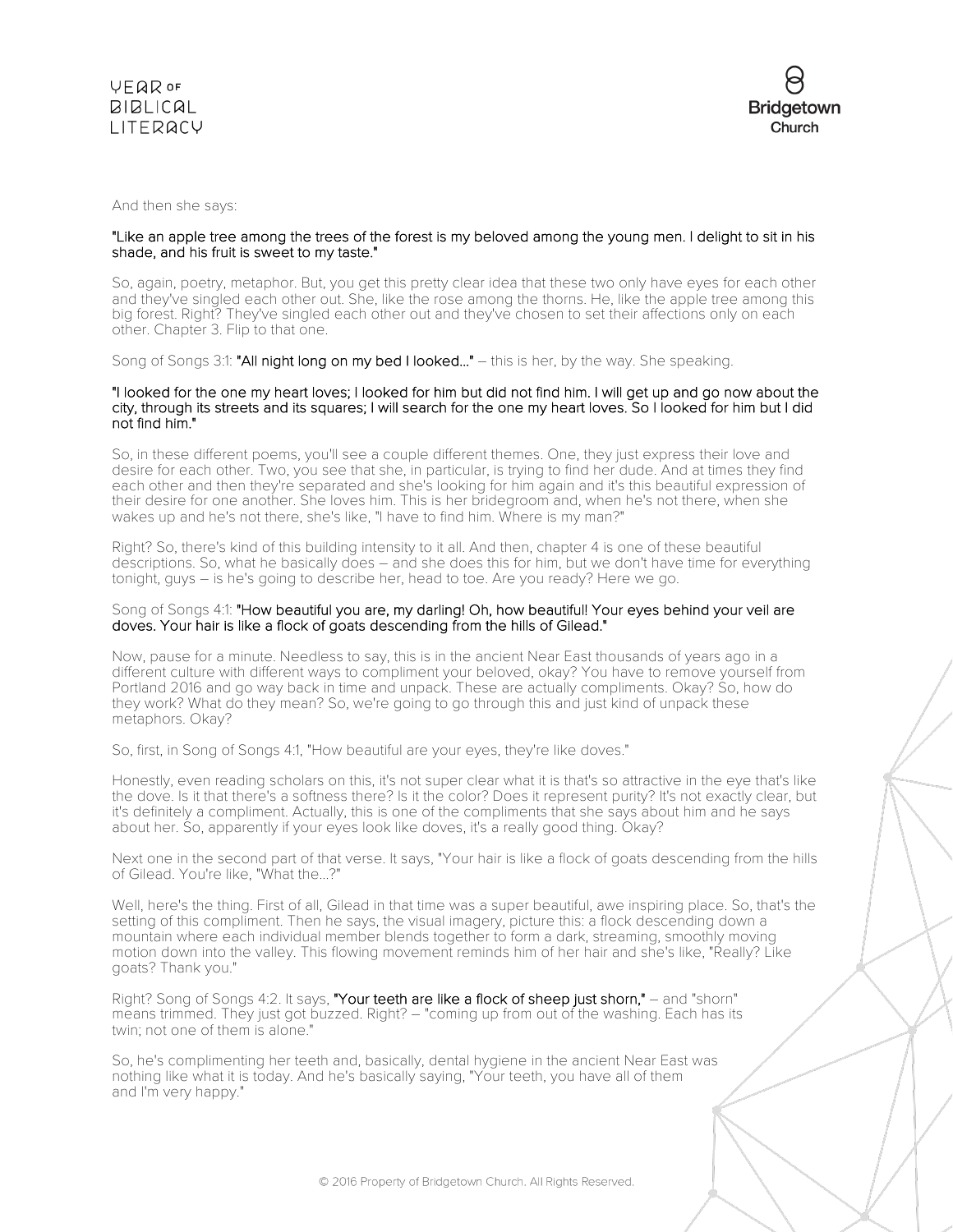



They're matching and that's beautiful to him, okay? Song of Songs 4:3: **"Your lips are like a scarlet ribbon;" –** so, that kind of works today, right? Like, these beautiful, thin lips. Scarlet red is probably this sign that the color red evokes desire for him. That works, right? That's beautiful.

#### Next one. Song of Songs 4:4: "Your neck is like the tower of David," – what? – "built with courses of stone; on it hangs thousands of shields, all of them shields of a warrior."

Okay. So, this one I don't think is visual, because to say that her neck was like this tall tower would probably be like, "Your neck's like a giraffe." That's insulting, right? That's not it. I don't think it's a visual comparison. Instead, I think it's to elicit power and dignity. It seems that the way she carries herself reflects integrity in her character and that it breeds this healthy respect. Right? But, the next one's your favorite.

#### Song of Songs 4:5: "Your breasts are like two fawns, like twin fawns of a gazelle that browse among the lilies."

Now, yeah. Remember, he's going head to toe. He's working his way down and he gets to the chest and he says this. And what does this exactly mean, right? Apparently it doesn't take much insight that they're like twins. That kind of makes sense, right? Right? That's what he's saying. This is the Bible, guys. Alright? My job is just to help explain it as best I can. I did find a quote that might give some insight into this too. Listen to this:

"The baby deer is soft and gentle and everyone seeing these little deer longs to pet them and play with them."

Right? You've seen baby deer. You're like, "Oh." Thus, when he compares her breasts to two fawns, he's really saying that he longs to caress her soft and tender breasts. And that was from a Biblical scholar, guys. I didn't make that up. You know, when I was a teenager, I avoided going to church. But, if they had talked about this, I probably would have been there.

At this point, I would say they're definitely married. I'm thinking they're married at this point in this. But, what's happening here is there's this buildup. He's describing her body. He's like excited about it. And look what he says in verse 9. Skip down.

Song of Songs 4:9. He says, "You've stolen my heart, my sister, my bride;" – and "sister" was a term of endearment. It doesn't have anything to do with incest. Okay?

He's like, "You've stolen my heart, my sister, my bride; you have stolen my heart with one glance of your eyes, with one jewel of your necklace. How delightful is your love, my sister, my bride! How much more pleasing is your love than wine, and the fragrance of your perfume more than any spice!"

So, he's like, just one look from her eye and he's ravished in love with her. One jewel from her necklace reminds him of her and he's absolutely smitten. Turn to chapter 4. A couple verse down to verse 12.

But, he says, "You are a garden..." – metaphor, metaphor – "...locked up, my sister, my bride; you are a spring enclosed, a sealed fountain."

If you're thinking that sounds sexual, it's because it is. When he talks about her garden he's talking about her very most intimate, sexual parts. Please don't make me say more. You know what I'm saying? And he's like, "Hey, I love you. I want to be with you. You've stolen my heart. But, you're not open to me right now."

However, verse 16. Relax, guys. It's building up. I feel the tension, too. I feel it.

Song of Songs 4:16. She says now, metaphor, "Awake, north wind, and come, south wind! Blow on my garden, that its fragrance may spread everywhere. Let my..."  $-1$  know  $-$  "...beloved come into his garden and taste its choice fruits."

Yeah.

Song of Songs 5:1: "I have come into my garden, my sister, my bride;" – I'm just reading the text, guys – "I have gathered my myrrh with my spice. I have eaten my honeycomb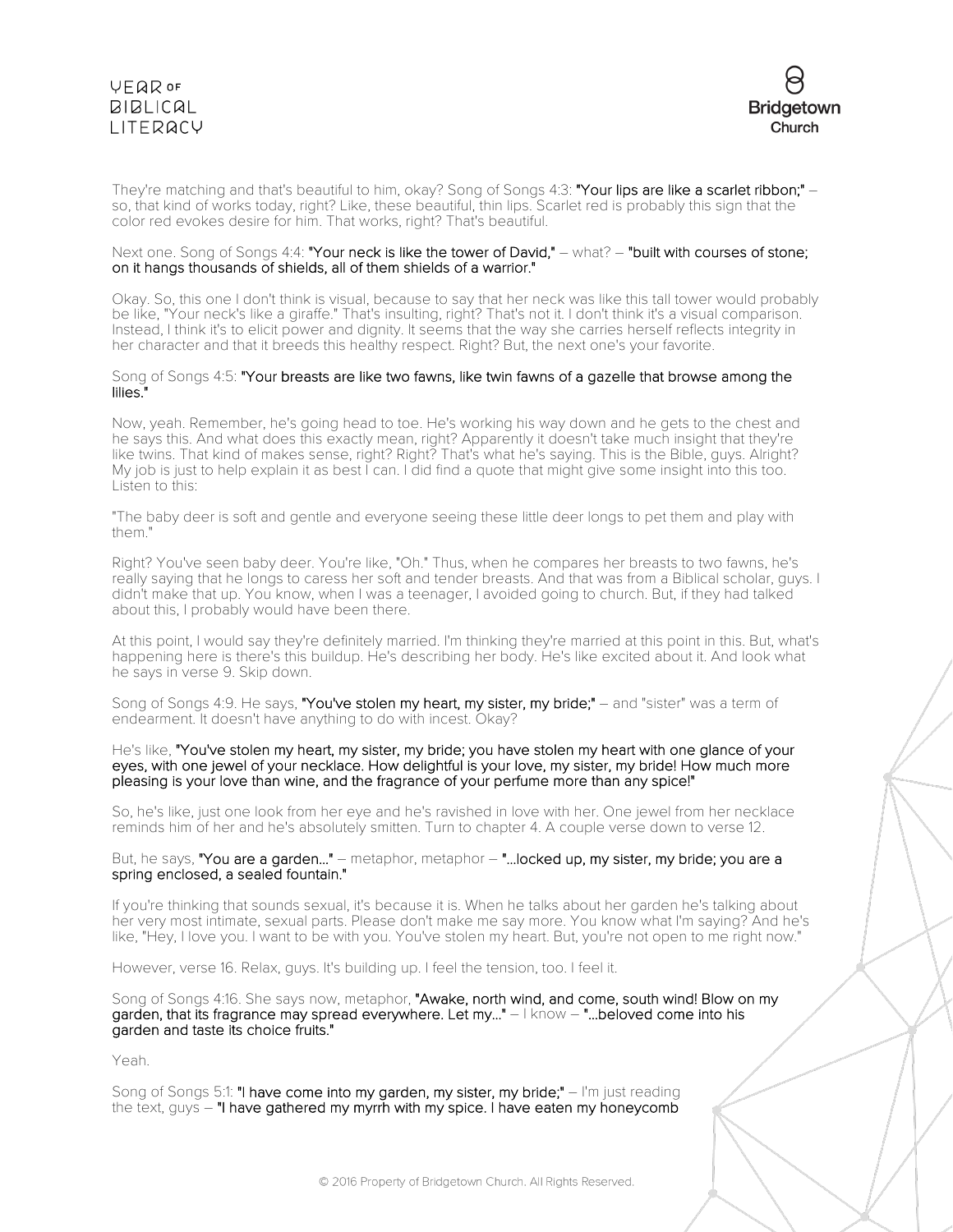**VEQR OF BIBLICAL** LITERACY



## and my honey; I have drunk my wine and my milk."

So, in other words, they're definitely married. Okay? It's been consummated at this point. Every metaphor there is, drink the wine, taste the honey, he's like, "I did it all. I did every one of those."

And then the friends, look what the friends say. The friends say, "Eat, friends, and drink; drink your fill of love."

So, if it wasn't clear by now, this is actually a celebration of sexual enjoyment in marriage. And this is crazy. This is in the Bible from God. This is the Hebrew Scriptures that Jesus lived by. And Jesus was a celibate dude, by the way, and so was Paul. Both those guys weren't married. But, this is like clearly in the Bible from God. And some of us, maybe you've heard in church, "Don't have sex until you're married," which is true. But, what you heard was, "Sex is dirty. So, save it for someone you love," which doesn't make any sense at all.

But, I think if we're honest, the church isn't known for being a group of very erotic people. Like, I don't get people from the city that email me and they're like, "Hey, you're a pastor. Can you give me some advice about my sex life?"

That's just not how people view the church. But, you read this book and you spend any time in it and you start unpacking these metaphors and it's absolutely this erotic celebration of sexuality in marriage in this covenant relationship. One man, one woman, for life. This book tells us that sex is wonderful, mysterious and greatly to be enjoyed. It's this intoxication that God invites us into. And this fits into the wisdom of God, like Proverbs and Ecclesiastes and Job. This fits into the wisdom of God in that there is a flow of life. Remember the Hebrew word for wisdom is "chokmah." This is chokmah. This is the way that sexuality works well in God's universe.

In this covenant relationship where there's safety and security that a man and a woman can give entirely of themselves like they do with no one else. Where it can be celebrated and the Scripture says, actually, in Proverbs 5, that it's intoxicating and it's this beautiful, intoxication that God invites us into. But, what about those in the room right now that aren't having sex? If you're married you're like, "Oh, this is awesome. Yeah!"

And then, if you're not, you're like, "Oh, man. That's cool. But, that kind of sucks for me right now."

Some of you guys here are in a marriage that is sexless. And, if that's the case, I just want to challenge you to, on the way home tonight it's going to be awkward. But, you probably need to talk about that. If you're married and you're not having sex, you need to talk about each other's needs and agree upon how regularly that needs to be implemented into your relationship. That sounds weird, but you know what I'm saying. And if you're in a sexless marriage and you've tried that, then you might need to get therapy and get help. But, some of you guys are single and you're following Christ in your singleness and celibacy. Some here tonight are struggling with same-sex attraction. "What does this mean for me? How do I follow Christ in a way that's honoring Him in celibacy?"

And some of you, maybe, are here and I'm talking about sexuality and you've just started to deal with abuse from your past and this is the last thing you want to hear about. So, what about those who are not having sex? To you, I say this: sex is amazing. But, sex is not the center of the universe. You know, the Sun in our solar system is 333,000 times the mass of Planet Earth. And it's because of that weight and mass that it is able to hold all the other planets in our solar system in their proper place. And likewise, each of us here tonight, we have a center of our own personal lives and of our own universe, if you will. There's something in the center that holds into place, hopefully, our desires, our relationships, and our sexuality.

And if you put sex as the focal point of your life and as the center of your life, it does not have the weight and the gravity, it wasn't designed to be the focal point and the greatest and most important thing about you. So, if you put it as the center, everything else, your relationships, your desires, your sexuality, those planets of your life will go flying into chaos and into destruction. Heartbreak, relational failure and pain. The only thing that has enough gravity and weight to hold all the planets of my life and your life in place is Christ. He's the exact representation of God in bodily form. He's the alpha and the omega; the beginning and the end. He is the Word of God who created everything that exists. And in Jesus Christ, all matter holds together. Everything was made by Him and exists for Him. And He will never leave you and He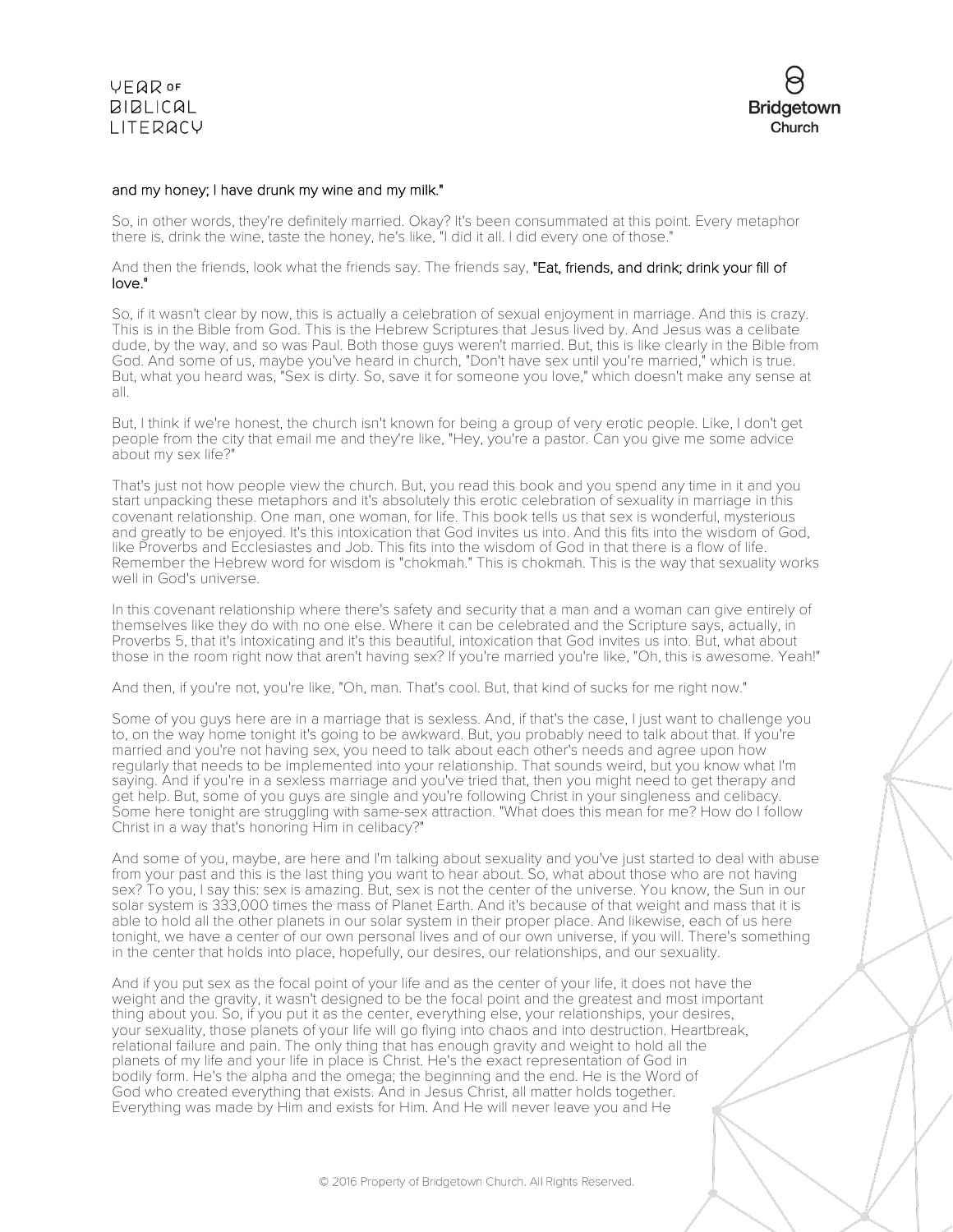

will never forsake you. He is constantly good and always for you. And only Jesus has that weight and that gravity to hold the rest of my life in its proper place and order.

And as a single person, whenever I would, in the past, put my sexual desire as the most important thing really as an idol. But, whenever I put it as the center of my life, everything in my life would fall out of place and relationships would go into shambles. And now, even as a married man, if I put my desire for sex as the center of my life, it wreaks destruction and pain. When I live with Jesus as my center and I seek Him and His Kingdom first, all of these other things find their proper place.

And tonight, I simply want to say that sex is absolutely amazing, but its not everything. Jesus is everything. So, with that said, would you please welcome up for part two, the one and only Miss Bethany Allan.

[Bethany Allen]: You're the best guy in the world. Sort of. Well, hi. Hello. Hey. This is a kind of fun way to do this. You know, when the guys sat me down and they were like, "Hey, we'd love for you to teach something," I was like, "Great. Yeah. What do you want me to teach?"

They're like, "How about Song of Solomon?"

I was like, "Mm mm. Mm mm. Really? You're having sex, I'm having none. So, are you sure, God? Okay."

So, I say that to say I'm happy to be here and so thrilled to be talking about Song of Solomon. Just a little background, I grew up in the "True Love Waits" generation. "I Kissed Dating Goodbye." And there it went. Huh? Yeah. Some of you know what I'm talking about. Some of you are like, "What is that?"

It was a period of time in the church where there was people really encouraging groups, predominantly of teenagers and college students, to save sex until marriage. And there were rallies that they did frequently and they gave out rings and you signed these weird cards at the front and you committed to God and to the people around you – maybe your parents, even – that you would save sex for marriage in that covenant thing. And while I know it can sound a little bit lame, because it was in some ways, the point these people were trying to make was that sex is important. And that, in fact, it was more than important, it was a gift and it was a gift that you gave to someone at the right time.

While I know this was really good and I know a lot of people who were impacted by it really powerfully and in good ways, I also know there were a lot of people who were impacted by it negatively. Because, just like any good movement, in the church specifically, it wasn't perfect. Out of that movement came things around sexuality and around God and the Bible that weren't helpful for us as a generation. And, in some cases like I said, they were hurtful. So, I'm really glad, actually, that we're in this weird book of ancient poetry tonight together. Because, I actually think it's really important. It's about so much more than a love sick, wild woman running over the hills looking for her boo. It's also not about a man who's just talking his woman up and down with all things fruit and wildlife.

It's not about that. It's so much more. And as Gerald said, it's this beautiful window. It's like we're getting to peak into God's heart for sensuality and for sexuality and for intimacy. We get to see how He invites us in to this expression of ourselves. And He actually says it's good and He says that His design and the way that He's designed things is actually, particularly around sexuality, it's not just good, but it brings freedom to people. Not bondage. So, if you're encountering sexuality in a way that brings bondage, then you know it's probably not His design. Right?

So, there's all these really good things that we can see in the book. Like Gerald said, it's a book of actual wisdom literature. So, it's hard to read. Like, I mean, listen. Gerald and I – I just couldn't even text him the stuff I'm reading. That quote I read six times and was like, "No. I don't know. I don't know what we're going to teach on."

But, this book is actually wisdom and it's like this big, big, echoing boom to the people of God that God really cares about you having really great sexual fulfillment. He really cares about you having good, healthy relationships. That He's for it and He's designed it for you to flourish in. And at the same time, as I've read the book and studied the book, particularly over the last week and half, I'm so keenly aware that while He's telling me, "This is really good and sexuality is really good and I made it and I'm on board like 100%," there's this other beautiful thing in the text where He says, "I get what it's like. I understand that innate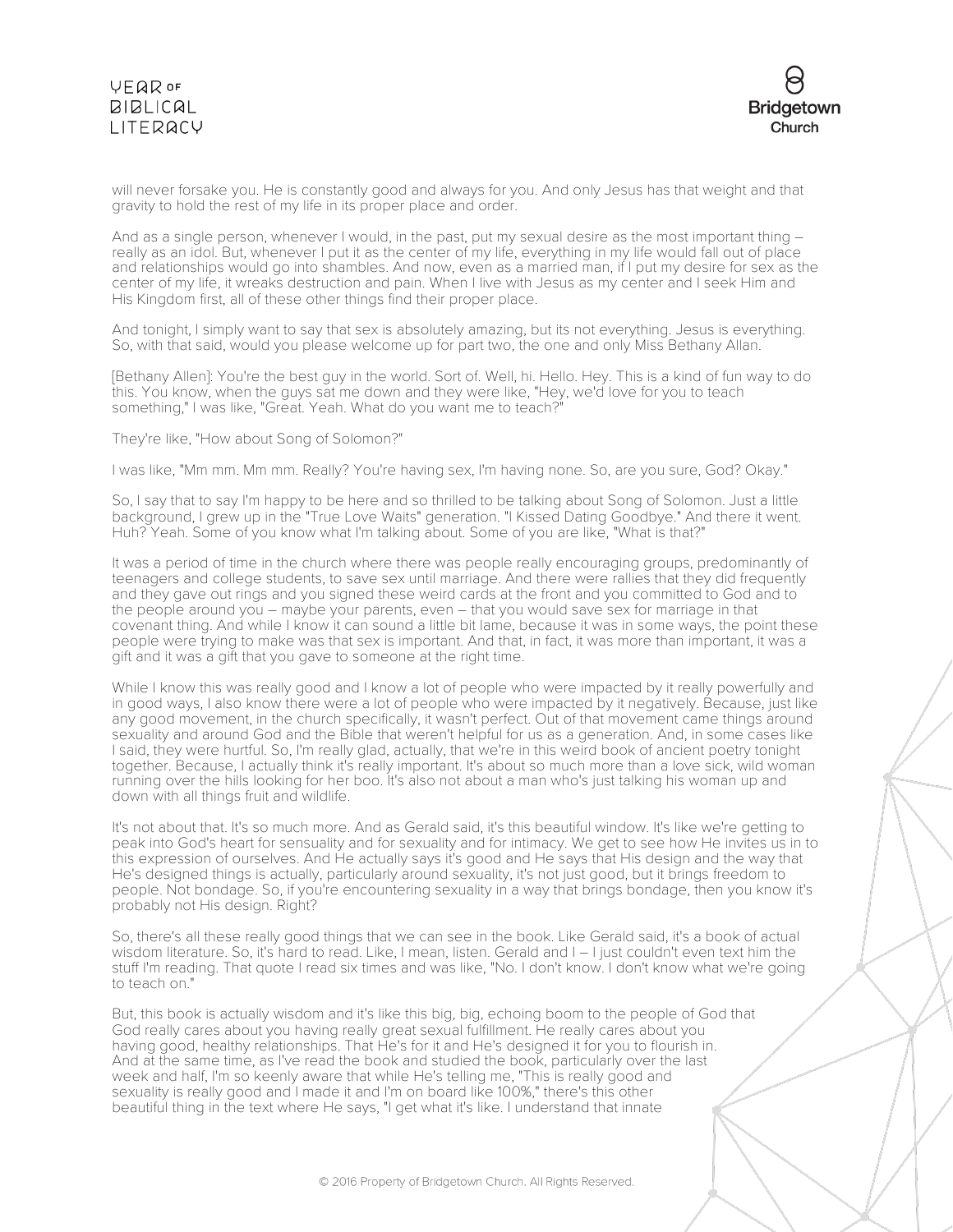

desire in you; that longing for love; to know and to be known; to give yourself to someone. I totally get it."

So, it's beautiful. It's weird and it's beautiful. So, I'm here really just to give you the one, two, punch. So, that's what I'm going to do. Sound good? That was weird. I don't know why I said that, actually. Anyway, I'm going to talk to you more about the Bible. There's two things that I want to talk to you about. I know, bless my heart. There are two things that I want us to hit tonight. I promise we're going to wrap it up. Thank goodness you weren't at the last teaching, because you would have been – well, you could still be here if they had let me keep going. It was a long teaching. So, this time we're going to try to keep it a little bit shorter.

Maybe you noticed it, maybe you didn't notice it because I know you're all doing your Year of Biblical Literacy along with me. But, when you read this book or when you've read it in the past, maybe you noticed it, maybe you didn't, but there's this theme – and Gerald alluded to it just a second ago. But, there's this overarching theme woven throughout the book of a garden or of a vineyard or whatever your translation says and there's these specificities that he draws out. Like, "You're like a lily among thorns."

## "Thanks."

"And you catch these little foxes that are going to be in your garden and you need to take care of them. Nip it in the bud. Then there's lilies and trees. You're like an apple tree."

So, I get it. There's all this beautiful garden language. And that's not odd to us, because we are people who kind of get the paradigm of the garden. Right? We know that's where we started the story. So, it's not super strange in Hebrew literature to have this. But, one of the things I would say to you is the original readers, people who were reading this and read the garden thing, would actually stand out to them a little bit more than it would to us. Because, gardens in the ancient days were just this space and place where celebration and beauty and art and expression was had. It's like kind of a sacred space that they've set aside specifically for art and beauty.

Now, there's these hanging gardens of Babylon if maybe you've done anything with history or watched TV. I don't know. But, it's like this is like a wonder of the world and that culture really cared about it. So, the author's saying, "Pay attention to this thing about the garden, because there's significance."

I don't have time, because I shouldn't take the time, to elaborate more on the garden thing. But, there's a few things I'd like to say. As I've studied the book, things I've pulled out around the garden are this: the garden, obviously, represents some kind of sexuality, right? It represents, in Gerald's language, the woman's sexuality. And when we read it more and more, we see that it's this broader thing. It's the sexuality, the union of the man and the woman. It's the place where consummation happened; where sexual expression was happening.

So, what's important? Well, as I've read through the book, I've seen a few things. The thing about this garden – and we joked about it earlier, how this girl had her garden on lock, which I appreciate. And I think about this emoji. Do you know what I'm talking about? Some of the girls are like, "Ah, yeah. I've sent that."

Yeah, you have. That's it. It's like that. She had her garden on lock. And he uses this great language. They're talking back and forth right before the consummation. He's like, "Your garden's locked."

And she's like, "Yo, boy. I opened it up."

And he's like, "I got the key."

And she's like, "Cool. Let's do it."

And so, they do. They do it. I don't know who I am, but that was awesome just there. I don't know what that was, but yeah. More of that, God. So, there's this beautiful thing. But, what I want you to see is that the garden thing was really specific and it's beautiful. This metaphor is about this garden or sexuality, our sexuality an intimate thing, a private thing and a thing that's actually sacred. In the book, we can joke and be flippant like, "Yeah," and it's funny. And it is. But, here in the text, the author's telling us that your sexuality's an important thing. And he's not just talking about virginity. He's talking about much more, that this act, this consummation, this security that comes with making love and being connected to one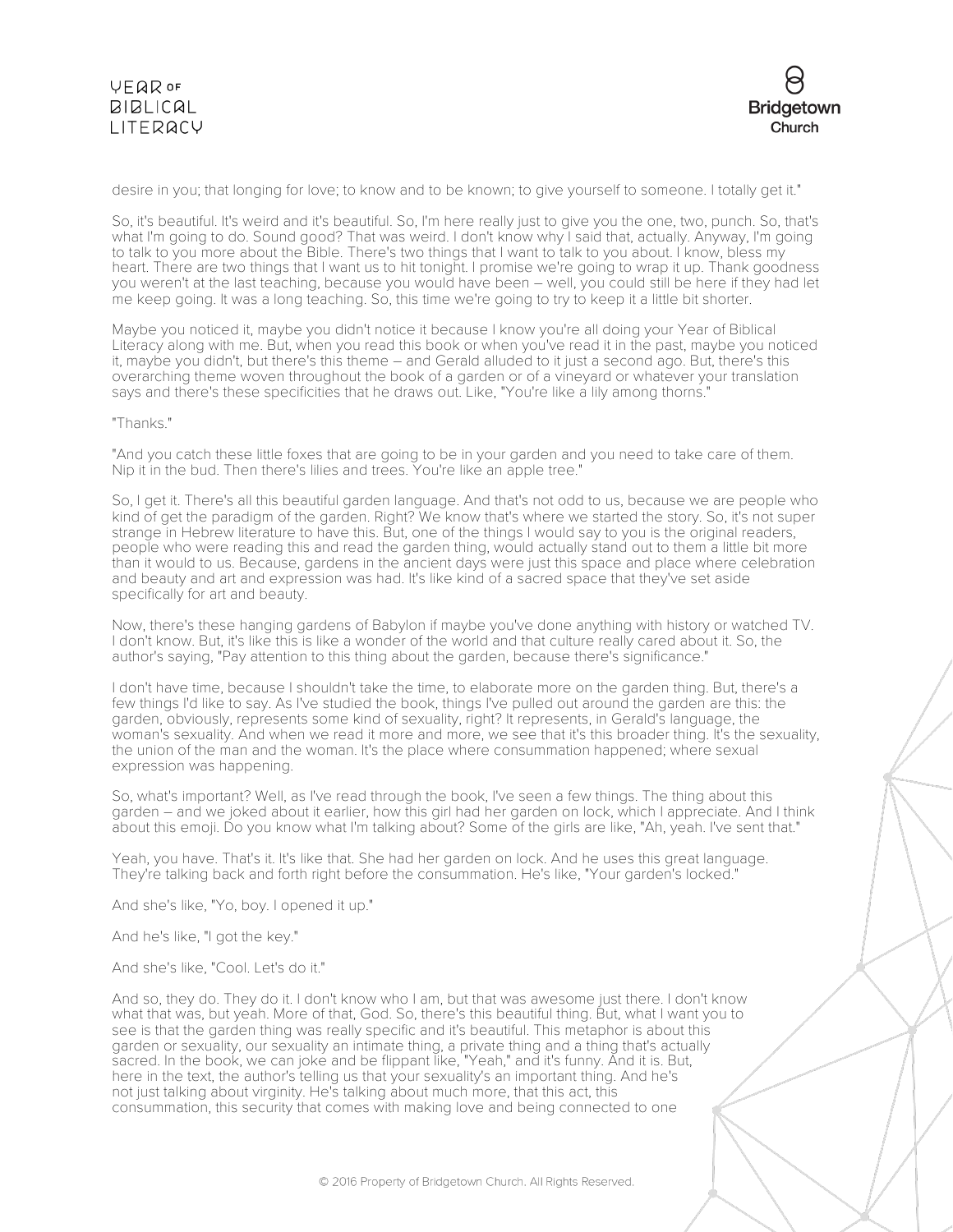



another within the confines of a covenant is a beautiful declaration of goodness.

And the text is telling us that. So, this metaphor of garden is just something I want you to pay attention to. I want you to drop it in conversation, you know, when y'all are talking about Song of Solomon at the water cooler or whatever it is that you cool kids do. Just drop it. "There's this cool thing about the garden. I'm sure you didn't notice, but I did."

And it's this. The metaphor speaks to us and it says, "God's aim for our relationships – all kinds, but particularly our sexual relationships – every marital relationship should be exclusive."

This woman and this man were with one another and not other people. The internet wasn't involved. The TVs weren't involved. This was a private union that they had together. It should be considered holy and separate. All throughout the book, we're pinging and ponging back and forth. The tension is about to kill me. I mean, like, "Ugh. Oh. Ah." I'm like falling along. Anyway, it's weird. I don't know if I should've been doing that, but I was like in it. And there's this tension created and the tensions is meant to point us to the sacredness of the act that's about to take place. They're describing each other because they're in love and it's not foreplay, it's this idea of this growing affection for one another and it's telling us, the readers, that this is an important moment in time. Pay attention. This is a sacred act.

This metaphor is telling us that your sexuality should be expressed freely. Because, listen, she says, "Let my beloved come into his garden."

So, it was just his. His alone. And he says, "I came into my garden."

Yeah, brother. Good. And there's no like, "Things were a little bit awkward at first." There's none of that. There's this beautiful breath, this beautiful expression that it was good and their friends are even like, "Yeah. It was really good. I mean, I heard it was good."

So, there's this great thing happening. So, this metaphor is beautiful. It's all throughout this book and I love it, because it's teaching us a ton about sexuality. You know, Gerald talked about sex is good and that it's not the center of the universe and all that and that's good. But, the text goes on here to say other things and it's saying sex has these parameters around it. It's meant to be a private thing. A one-person thing for life thing and not like a boring thing, but an awesome thing. And there's a reason God has these parameters built around it, and that's what we should pay attention to particularly as we read this book.

Now, this is poetry. And, in poetry, everything works out really well and really perfectly. And I prefer life to be that way. But, it's actually not. Right? In the text, our man and our woman, they weren't perfect and they didn't have everything figured out on the first night and, you know, they might have fumbled a little bit. I don't know. I don't know how it went. But, what we see here, what's important for us to focus on, is that they were freely able to express one another. There was a freedom in their love for one another and it was marked by these parameters that God had set. And it focused, more important, if you read it really closely, on giving to one another. What they kept private, separate, sacred and secure is the very thing they were able to give.

And that's sort of like the Kingdom of God in a lot of ways, right? But here, we see it beautifully displayed in the text. So, our hope and our aim and our ambition as people who follow Jesus is that we would be a people marked by freedom too, and freedom that's able to give to others, to consider others better than our self, and that includes our sexuality.

Okay. So, did you get the point on the garden thing? Do you think you're clear? Yeah. Okay. Thank you. Mmhmm. Okay. We're going to look at one more thing. Can you handle it? Okay. You actually have to open your Bible for this. Are you ready? Bible drill. Just kidding. Some of y'all are like, "Mm mm. I'll beat you. Nope."

I was in a lot of clubs and they all included the Bible. Yep. On the market.

So, Song of Songs 2:7. Let's read. It says, "Daughters of Jerusalem, I charge you by the gazelles and by the does of the field: do not arouse or awaken love until it so desires."

If you flipped over to Song of Songs 3:5, you'd read almost exactly the same version of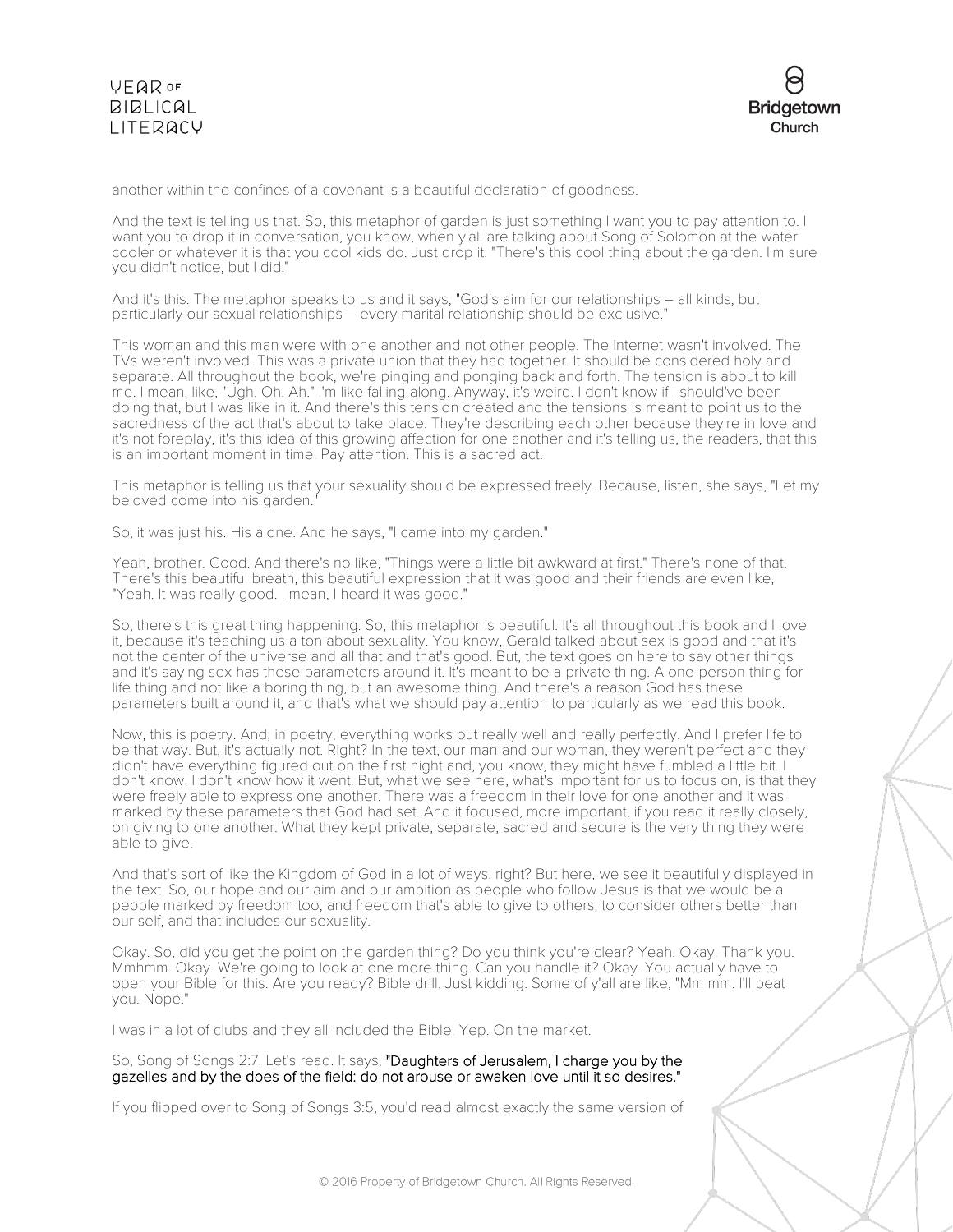# **VFQR OF BIBLICAL** LITERACY



that verse. And then, if you flipped over to Song of Songs 8:4, you'd see once again there's this exhortation to not arouse or awaken love until it so desires. Now, when I read the book, I'm like, "Man, this girl's a bit redundant. She keeps saying it. We get it."

What's it all about? So, the first question we have to ask is who are the daughters of Jerusalem? And Gerald alluded to this a little bit earlier. These are the girls who would have been hanging out with the engaged girl or the bride depending on where you pick up in your reading and they would have been hanging around her like her bridesmaids or something. But, more importantly, they would be girls who were not yet where she was. Right?

These were women who weren't yet engaged or betrothed to anyone. They weren't in marriage relationship. And here she is and she's got something to say. Now, ordinarily, this would frustrate me a tiny bit as I am a single woman and people often feel they have a lot of things they need to say to me about my singleness. Which I appreciate not ever. Hardly ever. I never do. So, let's be clear, right?

So, when I read this the first time like, "Oh, what's this girl got to say? Come on, girl."

You know? Because there's always those women who are like, "Hey, sister. Listen. Your time is coming."

And I'm like, "Sorry. I'm sorry. You're blinding me with your big diamond. I can't see. What did you say? I cannot hear you. What did you say?"

And I'm like, "Listen, woman. You just need to sit down. Okay? I love you with the love of the Lord and it is running out."

So, when she wrote this I'm like, "This woman's crazy."

But, as I read it and studied it, I see this: our woman says these things to these women, who are not yet married, not in a pious or arrogant way, but in a way that's actually meaningful. She's actually speaking with wisdom. Because, each time this woman speaks, she's speaking from a place of experience and it's always different. She's in a different stage in her relationship with her husband.

So, here she is and she's saying, "Listen, don't awake and arouse love," and she's like, "Because, I can't stop myself. I love this man. Okay? And I am committed to seeing this through."

You know? She's like, "My garden is not unlocked, but the chains are loose. And I'm ready to go all the way and it's hard."

So, what she's saying to us is not like, "Your time will come, girl. Your time will come."

It's like, "No. Listen, it's hard. You awaken this part of yourself and it's not something that can easily be shut."

And some of you know what I'm talking about. And she's saying, "So, don't awaken or arouse this love until the time is right."

And then she goes on. She's in an anxious spot. She can't find her beloved. She's stressed out. She's freaking out and she's having every emotion under the sun and she says, "Listen, girls. Don't awaken or arouse love until it so desires. Because, this is hard. There's an emotional pain and turmoil that comes in connecting and joining your life with another. And then at the end in her euphoric, good space she says, "Listen, wisdom would say, 'Don't awaken or arouse love until the right time.'"

So, how would I say this to you? There's a lot that can be taken out of that text. But, if I was simply to put it one way, I would say this: this means to wait for the right person in the right time. Wait for the right person at the right time. If love isn't awake – hear me people. If it is not awake, snooze button's been hit – that seems to be my thing – don't go a-knockin'. If love hasn't been awakened, it's not your job to awaken it. It's time for you to trust God and His timing and what He wakes up.

And listen, I hate waiting as much as the next girl. But, I take her exhortation not just as an encouragement to me, but as a warning. And in an ability or a space to place value on the commitment that she's talking about. She's saying, "Don't be flippant about love.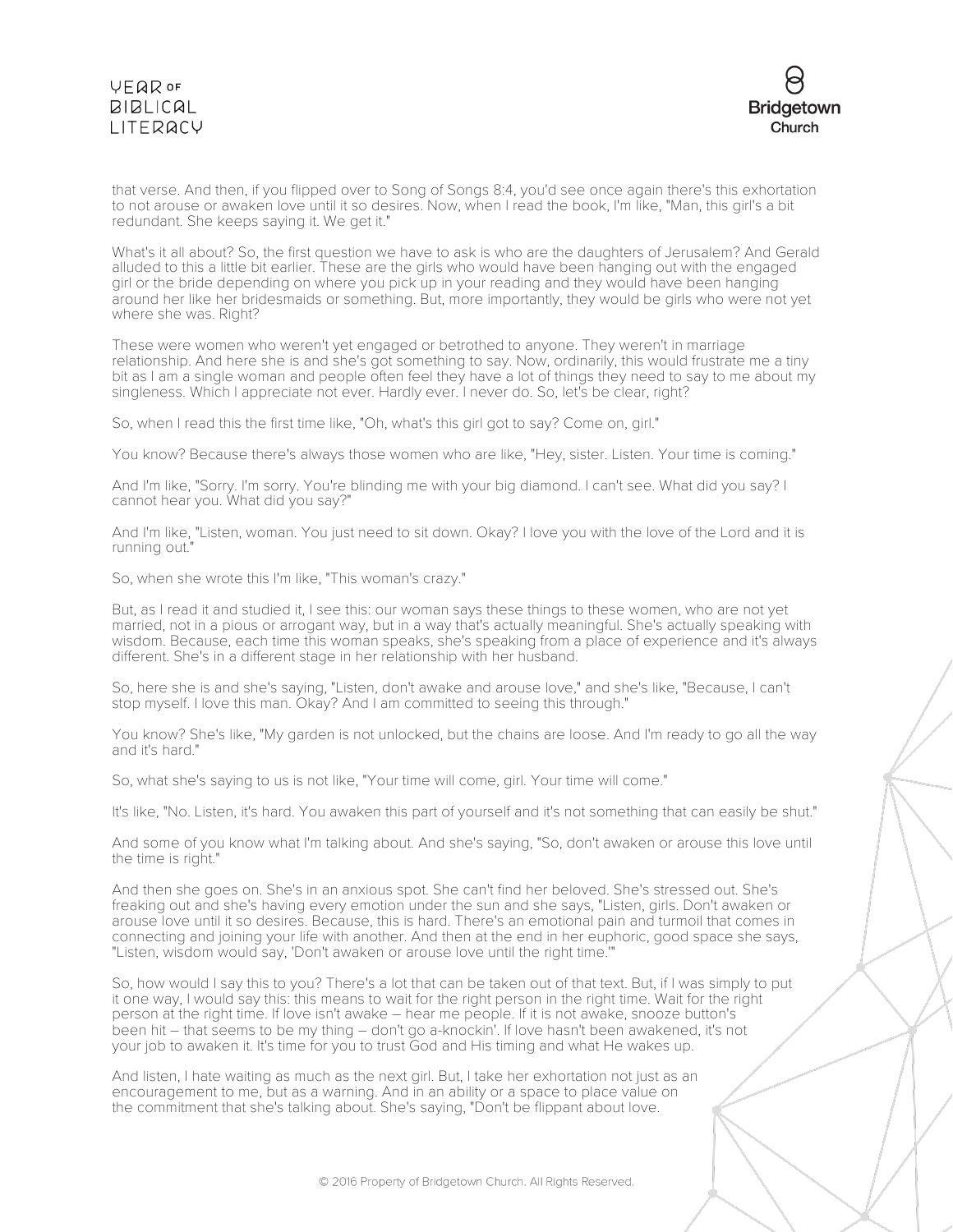# **VFQR OF**  $BIBLICAL$ LITERACY



Don't be indifferent. Don't be like, 'Well, I mean, he's sort of a Christian.' Or, 'She's nice, and a little crazy, but that's not a big deal.'"

Like, it's a big deal. And she's saying, "Listen. You need to pay attention to who and what you're giving yourself to, who and what you're leaning into." She says, "Be wise about your investment of people."

How are you giving yourself? You need to pay attention to that. Don't be open to something that's not marked by a commitment or a convent. Why? Because, once you open that can of worms, you can't shut it. It's not super easy. It's not like, "Hey, no big deal. We just went this far and I'm connected in every way to you and nothing's going to happen.

Like, there's weird stuff that happens when we awaken or arouse love until the right time. And some of you know it. The Scriptures say that our heart is deceitful above all things. Who can understand it? And listen, I've done women's ministry long enough to know that I do not understand it, women are crazy and men are crazy. I mean, we're all crazy. Some of y'all I'm like, "You know what, I'm trying to follow you, but I'm not actually sure. Are we talking about you or me or who are we talking about now? I don't know."

It's a crazy thing. The reality is the exhortation this woman is giving for all of us, "Don't awaken or arouse love until the time comes," is going to look different for each one of us. But, the big idea is this: that we are wise and intentional and that we decide ahead of time in the matters of the heart. We make a decision tonight to not awaken, to not go to places we have not been invited to go to, to not wake up people and things and stuff we have no business waking up. We're deciding tonight not to settle, not to stay in a relationship we shouldn't be in. We're deciding tonight not to be flippant about the time we're spending with these people who are not trustworthy, not good, not safe, not sacred. We're saying we're not going to invest our time and our energy in things that lead us to lust, to fantasize or to act out sexually with someone who is not our husband or our wife.

Do not awaken love with another person's husband or wife. Do not awaken sexual love with a man or a woman that is not your husband or wife. Don't awaken love by watching sexuality exploited on the television or computer screen. Don't awaken affections with someone of which you know the commitment and covenant is not there. Guard your heart because – hear me, and my mom says that to me all the dadgum time – premature love is not what you want. Premature love is not the love that we long for. So, do not awaken or arouse love until it so desires.

And that exhortation carries out and is true for each one of us tonight to be mindful of. So, what do we do with what we've heard from Gerald, from me, I talked about the garden a little bit and that was interesting and then this other exhortation. I think we together, as God's people, acknowledge that sex is good and we acknowledge that it's not the most important thing and we commit to live that way. We view our sexuality as a gift and one that we get to express but should be marked by preservation and wholeness, marked by holiness and security. It should be something that's reserved for our spouse and our spouse alone. And, for those of us who are yet to have awakened love, we commit to wait and to wait on God's timing. And all of these things require that we're intentional.

Now, I get to wrap this up. So, I'm going to. So, buckle up for another 30 minutes. Here we go. I have honestly struggled so much this weekend trying to figure out how I was going to exhort you. You know, one, Song of Solomon's kind of weird and two, I just didn't know where to go. Because, I can joke and be cute about sexuality, but I know a lot of you. I'm not naive to the fact that when sexuality's talked about in a room this size, that people aren't radically impacted by it in a negative way. That there are these weird things that start to rise up in us, this condemnation, this shame and this guilt. "I'm not that and I've never been and I don't know."

And I was fearful. "God, how am I going to speak to that?" You know, I mentioned earlier that I was a part of the "True Love Waits" generation. And I am, in fact, wearing tonight on my right hand – because, girl, you don't want to put it on your left. Men get confused. You've got to wear it on your right. There's a certain age where you just switch it over. You're like, "You know what? I think he's confused."

And they're like, "No. He's just not into you."

I'm like, "Oh, okay."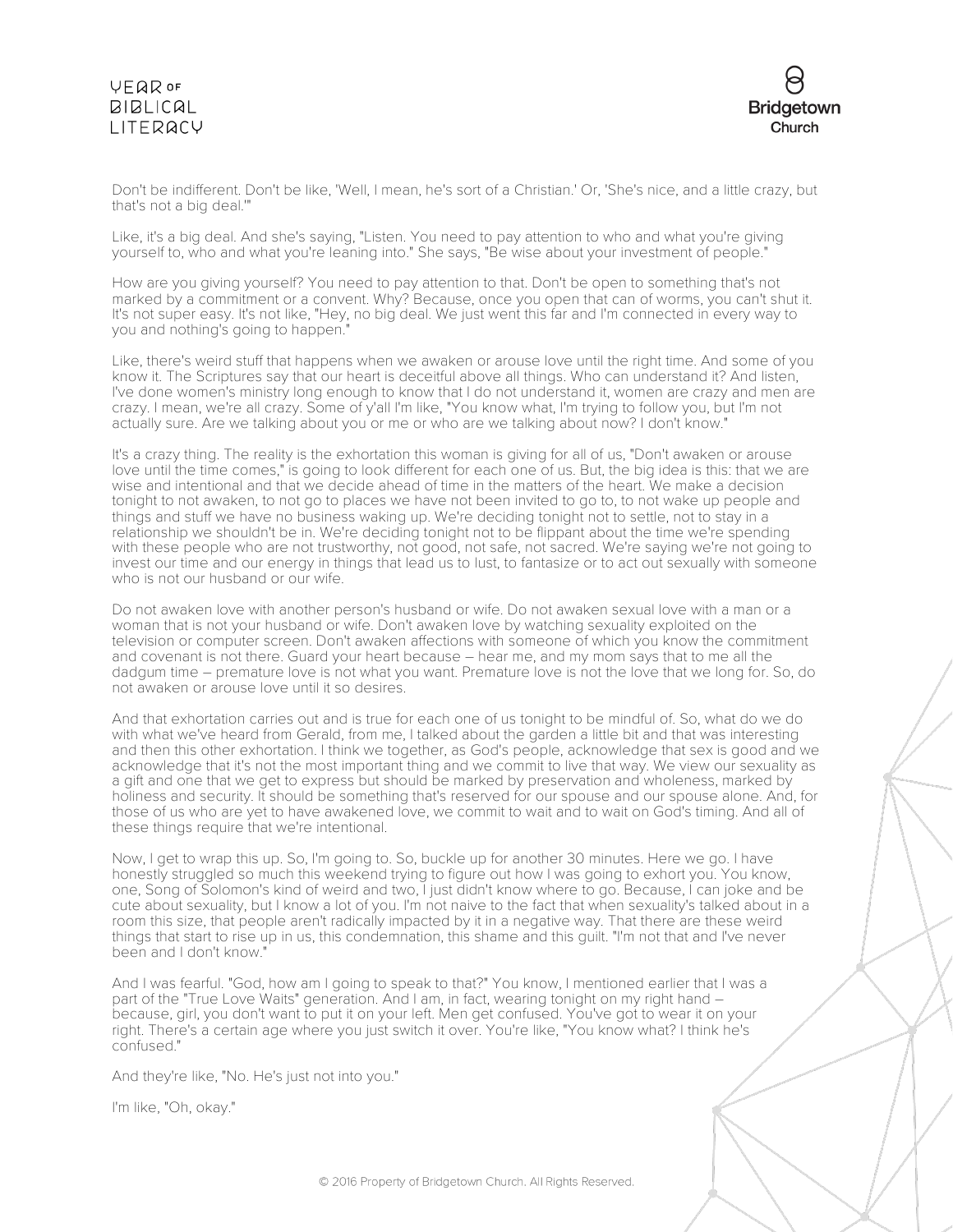# **VEQR OF BIBLICAL** LITERACY



Right? This is the ring my dad gave me when I was 16 years old. It's nothing fancy, but it's super special to me. And when I was 16, I said to my dad, "Look, I'm making a promise to you and to God, that I'll stay pure until marriage."

I might have been the only one on the entire planet, but that silly movement actually helped me genuinely understand that this was part of God's plan for me. And more than it was part of God's plan for me, it was God's best for me. And I'm not always good at waiting, but I have made the choice and I have made it daily to believe that God will do what He said, that His way is, in fact, best. I have chosen to believe Him and just this morning, once again, I have said, "I choose to believe You that waiting's better than acting out, that You actually do have my best interest at heart as my sexuality relates to You and to other people."

And I'm not wearing this ring and telling you all that because I'm some weirdo pastor, goody two-shoes. Which I was and probably, in fact, all of that. And I didn't walk through life unscathed by sexuality just because I'm a tiny bit awkward. I have struggled, much like a lot of you have. And I haven't always been great at drawing boundaries. But, at the end of the day, I chose Him; I've chosen this way of life. My purity is not marked by my self-discipline or my ability to have great willpower in the moment. It is marked and covered by the very grace and protection of God.

I want you to know I'm not talking from a place up here of arrogance or piousness. In fact, I struggled with whether to tell you this part of my life or not. But, I am here to tell you it has been totally worth it and there is a day coming. Y'all need to pray and fast. But, there is a day coming – my lips to God's ears – where I will give myself wholly to the man that God has brought into my life and that I've chosen. And the joy and the pleasure will be all mine. It's a gift I want to give.

Listen, my covenant, my choice to be pure doesn't stem from that decision I made at 16 years old in Daytona Beach, Florida. The reason I've been here, the reason I am here is because I've made the best decision of my life and I did so awkwardly at four years old beside my parent's bed where I said, "I want Jesus to be the most important thing."

My covenant relationship began at four, not at sixteen. And my choice to follow Jesus and to live in His reality, to live into the things that He has said are good started then and there. And I tell you that to say that there's hope. That's what that means. Because, a lot of you in here are feeling all kinds of weird stuff. That shame and guilt, that heaviness and that weird, "Well, I'm not you. Look, you've lived this kind of life and I didn't live that life and you don't know what's been stolen from me and you don't know what's been taken and what they said and how they did that."

I get it. I didn't live that. You're right. It's the grace and mercy of God. But, I know there are a lot of you in here tonight who are feeling that way. And let me say very loud and clear that Jesus wants to heal you, He wants to give you back today what was lost, taken and stolen from you. The reason my hope is rooted in the Gospel or in Jesus is because He's the one who keeps me centered. Not my decision, my sign-up on a purity card. That had nothing to do with it. It was Jesus and Him alone and He's the same God who says to you today that you can choose holiness, that you can choose purity and He will give it to you. This is your inheritance in Christ Jesus. This is what He has for you.

Listen, the garden metaphor, I know it's weird, but the interesting thing about a garden is that when it gets trodden on and ripped up and when leaves die and plants die and it's untended and uncared for and it's terrible, do you know what a gardener can do? He just cleans that field right up and he replants crap and it grows. And it's amazing. Right?

Hear me when I say that's what God wants to do around your sexuality tonight. He's saying, "You are not a garden to be disposed. No. Whatever has happened, whatever's been taken. Whatever. I want to replant and I want to grow an abundance. Beyond what the first thing was, I can grow exceedingly and abundantly beyond what you ever asked or imagined and it can happen. It's offered here tonight."

Now, listen. I know this is a long conversation. I know this is a big one. You're like, "You don't know where I've..."

You're right. I don't. But, I can tell you tonight that Jesus has impressed upon me and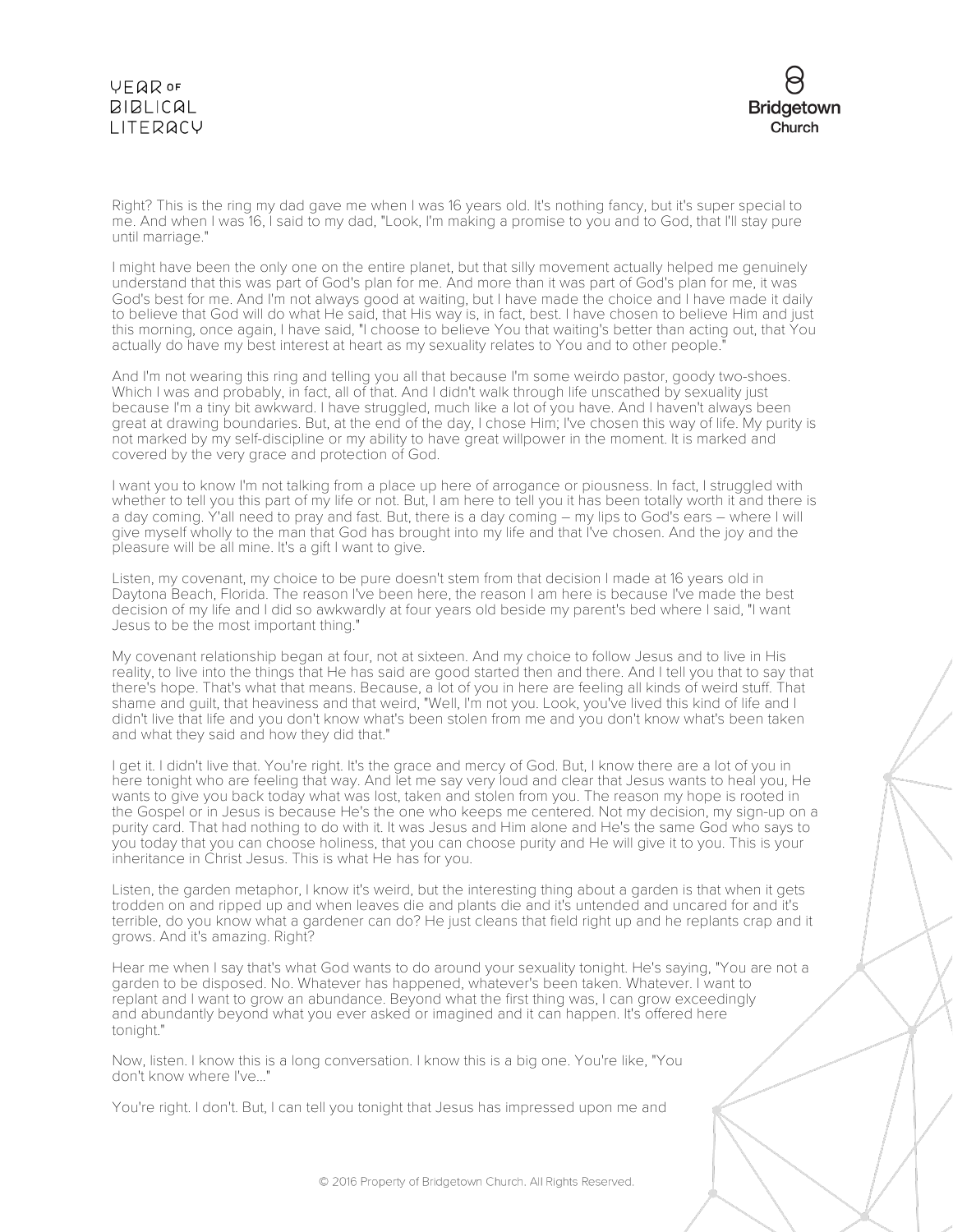# VEQROF **BIBLICAL** LITERACY



other people and will continue to that He wants to bring healing and life and freedom to you. When you say "yes" to Him, you say "yes" to all that is in Him. Just like Gerald said, the fullness of God, we get to participate and function in that.

So, where do we start? We start right there. Tonight, we say that sexuality isn't the most important thing about us and sex isn't the most important thing of the universe. Jesus is. And that it's from there that we sit a while and we receive from God and we hear what He has to say and we allow Him to work in our gardens and to restore and renew and bring healing and life and freedom.

Here's another beautiful thing that I have to say to you because it's really important: you know, we all have this deep, deep, unique desire to be loved and to be known. All of us. No matter who you are, whatever you struggle with, whatever. It doesn't matter. We all have this desire and that's not a bad desire. In fact, all this sexual intimacy, the stuff we've been talking about tonight, actually points us to a greater thing that we were actually designed to feel. There's this beautiful imagery in the Old Testament, and particularly – well, let's start in the New – in the New Testament where the people of God are actually called "the bride of Christ." Don't let that freak you out. We're not weirdos.

But, there's this imagery that says you're the bride of Christ. And in us, no matter how good our sexual relationships are, no matter how good my marriage is and my husband is and no matter how good I am at certain things or not at certain things, no matter what, on the best day of my life, on my wedding day or my wedding night, there's still going to be something in me the morning I wake up that will say, "This is not everything. There's more."

And I think Alex even talked about it last week. There's more than this. And Jesus says, "Yes. It's me."

Again, we're called the "bride of Christ." And why is that? Because, in the book of Revelation, which is the book of the end when all the things happen and I don't know how to do all of that, but it's kind of weird, it's about the end. Anyway, just don't read it and just wait until John Mark talks to you about it.

But, we talk about it all the time. Right? The age to come. The now and the not yet. That's when the not yet happens, when all things are made new. When Jesus comes in full to His people and we, His Church, we say, "We've been waiting for you," and He says, "I know."

So, when He came, it's like He said, "Here's the engagement ring," and we said, "Yeah. I'm choosing you."

And there's this thing in Revelation and it's called the "Marriage Supper of the Lamb," and I don't actually know if that's what it's supposed to be called, but my Southern Baptist roots tell me that it is. It's the marriage supper. I mean, it's supper. I mean, I don't know. That's weird. Supper of the Lamb. And it's at that thing where we say, "We celebrate in full. We will, together, all the longings of our being will be fulfilled in Jesus."

So, whether you're having sex, you never have sex again or you never have sex ever, whatever it is, there will be a day when you will be fulfilled in every single way and it points directly to Jesus. The one who wants to give you, now, all that He has for you and the one who says, "I promise I will fulfill every longing of your heart if you will let me."

I want to end just with this real quick: there's that day, and that day we look forward to. I was thinking like, "Man, what's a beautiful thing to speak to you about that end time?"

And in Song of Solomon 2, there's this great language where he says, "Arise, my beautiful one, come away with me. Look! The winter rains, they are past; and the spring rains have come and gone. The blossoms appear on the earth; the time of signing has come, the sound of the dove is heard in our land. The fig tree ripens its figs; and the vines are in blossom, emitting fragrance. Arise, my darling, and come away with me."

This is what He says to us, Church, at the end. Winter is gone. Spring has come. And it is time for you to step into all that is yours in Jesus. Here and now and in the age to come. This is what we have to look forward to. This is what we long for. This is what we hope for. My prayer tonight is that you would know: one, Jesus is for you, that these longings in you are good and that He has a plan to fulfill them one way or another. And there is hope for